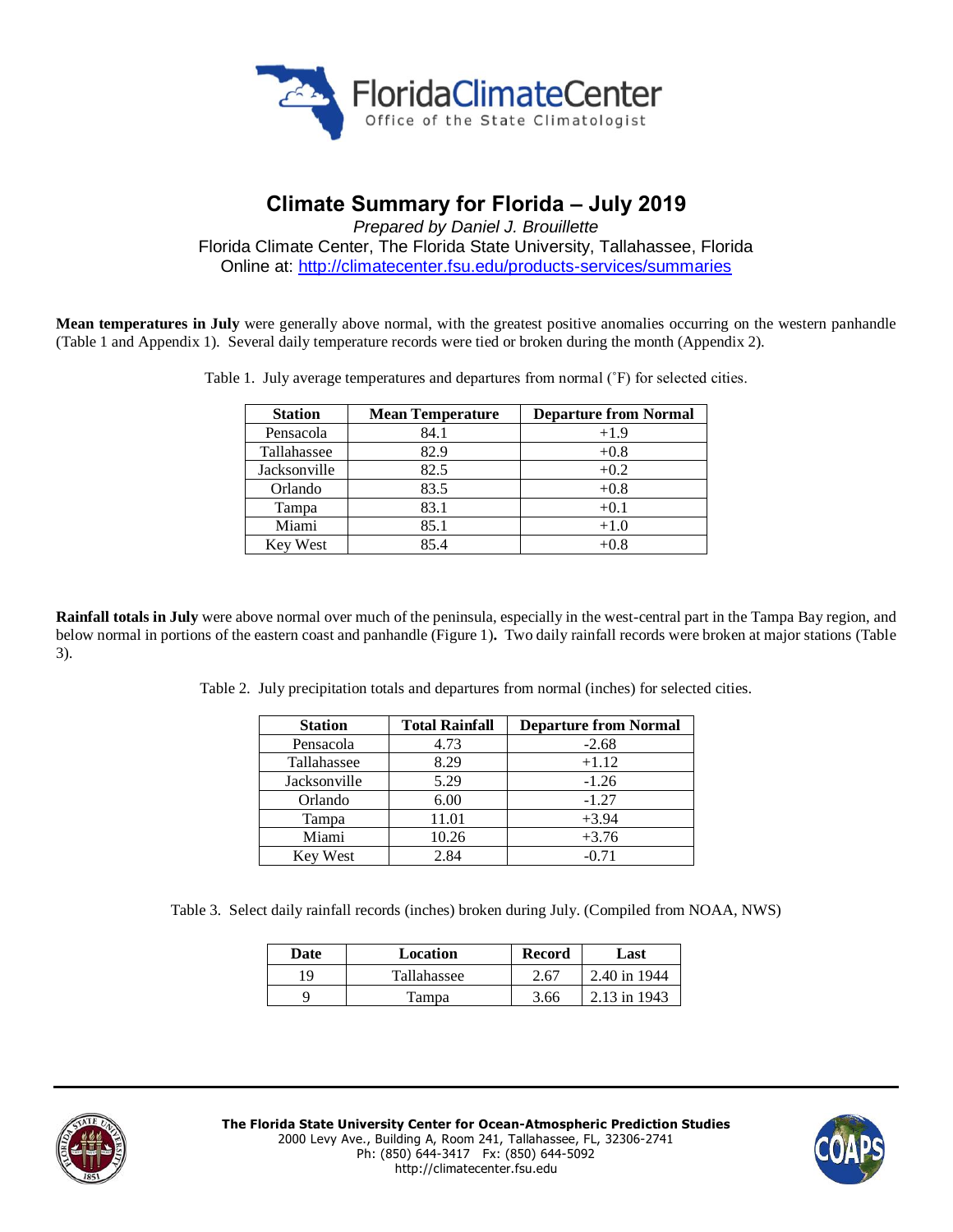Figure 1. A graphical depiction of the monthly rainfall departure from normal (inches) for July is given in the figure below (courtesy of NOAA, NWS).



#### **El Niño continues, but positive SST anomalies continue to show weakening.**

Based on current data and forecast models, forecasters with the Climate Prediction Center (CPC) continue with an El Nino Advisory. Above-average sea-surface temperatures (SSTs) continue to be present in most of the equatorial Pacific Ocean. However, positive anomalies have weakened in the last several weeks, and anomalies have become negative in the Nino 1+2 area in the eastern part of the basin. The El Nino event is expected to transition to ENSO-neutral in the next couple of months, likely continuing into the boreal fall and winter.

#### **Hazardous Weather Events in July.**

According the Local Storm Reports (LSRs) issued by the local National Weather Service (NWS) offices serving Florida, the following instances of hazardous weather were reported across the state in July 2019.

Table 4. Breakdown of storm reports submitted in Florida during the month of July. (Compiled from Iowa State University/Iowa Environmental Mesonet.)

| <b>Report Type</b> | <b>Number of Reports</b> |
|--------------------|--------------------------|
| Coastal Flood      |                          |
| Dense Fog          |                          |
| <b>Flash Flood</b> |                          |
| Flood              |                          |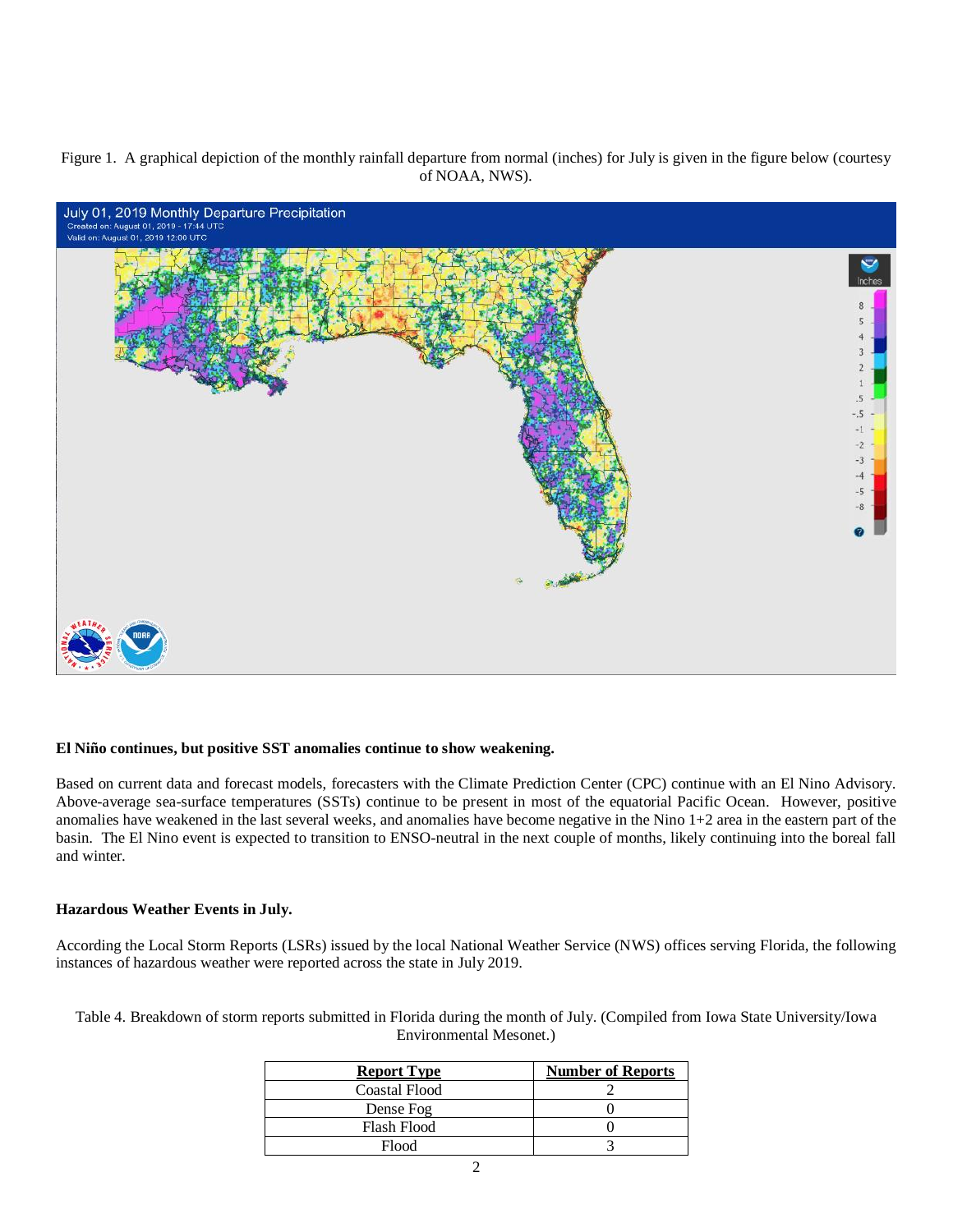| Hail                         | 25  |
|------------------------------|-----|
| Heavy Rain                   | 80  |
| Marine Hail                  |     |
| Marine Thunderstorm Wind     | 34  |
| Non-Thunderstorm Wind Damage |     |
| Non-Thunderstorm Wind Gust   |     |
| Tornado                      |     |
| Thunderstorm Wind Damage     | 40  |
| Thunderstorm Wind Gust       | 145 |
| Waterspout                   |     |

### **Drought-Related Impacts.**

Near the end of July 2019, according to the U.S. Drought Monitor, drought was present on a portion of the inland panhandle. Abnormally dry conditions were present in the vicinity of Jacksonville and Tallahassee.

As of 1 August, the Lake Okeechobee water level was at 11.72 ft. above sea level, which is a bit below average for this time of the year.

# **U.S. Drought Monitor Florida**

**July 30, 2019** (Released Thursday, Aug. 1, 2019) Valid 8 a.m. EDT



|                                             | <b>Drought Conditions (Percent Area)</b> |       |             |         |         |                |
|---------------------------------------------|------------------------------------------|-------|-------------|---------|---------|----------------|
|                                             | None                                     |       | D0-D4 D1-D4 | $D2-D4$ | $D3-D4$ | D <sub>4</sub> |
| Current                                     | 93.43                                    | 6.57  | 1.51        | 0.44    | 0.00    | 0.00           |
| <b>Last Week</b><br>07-23-2019              | 91.42                                    | 8.58  | 1.51        | 0.44    | 0.00    | 0.00           |
| 3 Months Ago<br>04-30-2019                  | 72.38                                    | 27.62 | 4.51        | 0.00    | 0.00    | 0.00           |
| Start of<br>Calendar Year<br>01-01-2019     | 68.86                                    | 31.14 | 22.51       | 0.00    | 0.00    | 0.00           |
| Start of<br><b>Water Year</b><br>09-25-2018 | 100.00                                   | 0.00  | 0.00        | 0.00    | 0.00    | 0.00           |
| One Year Ago<br>07-31-2018                  | 100.00                                   | 0.00  | 0.00        | 0.00    | 0.00    | 0.00           |

Intensity:

None D0 Abnormally Dry D2 Severe Drought D3 Extreme Drought

D4 Exceptional Drought

The Drought Monitor focuses on broad-scale conditions. Local conditions may vary. See accompanying text summary for forecast statements.

Author:

Curtis Riganti National Drought Mitigation Center

D1 Moderate Drought



droughtmonitor.unl.edu